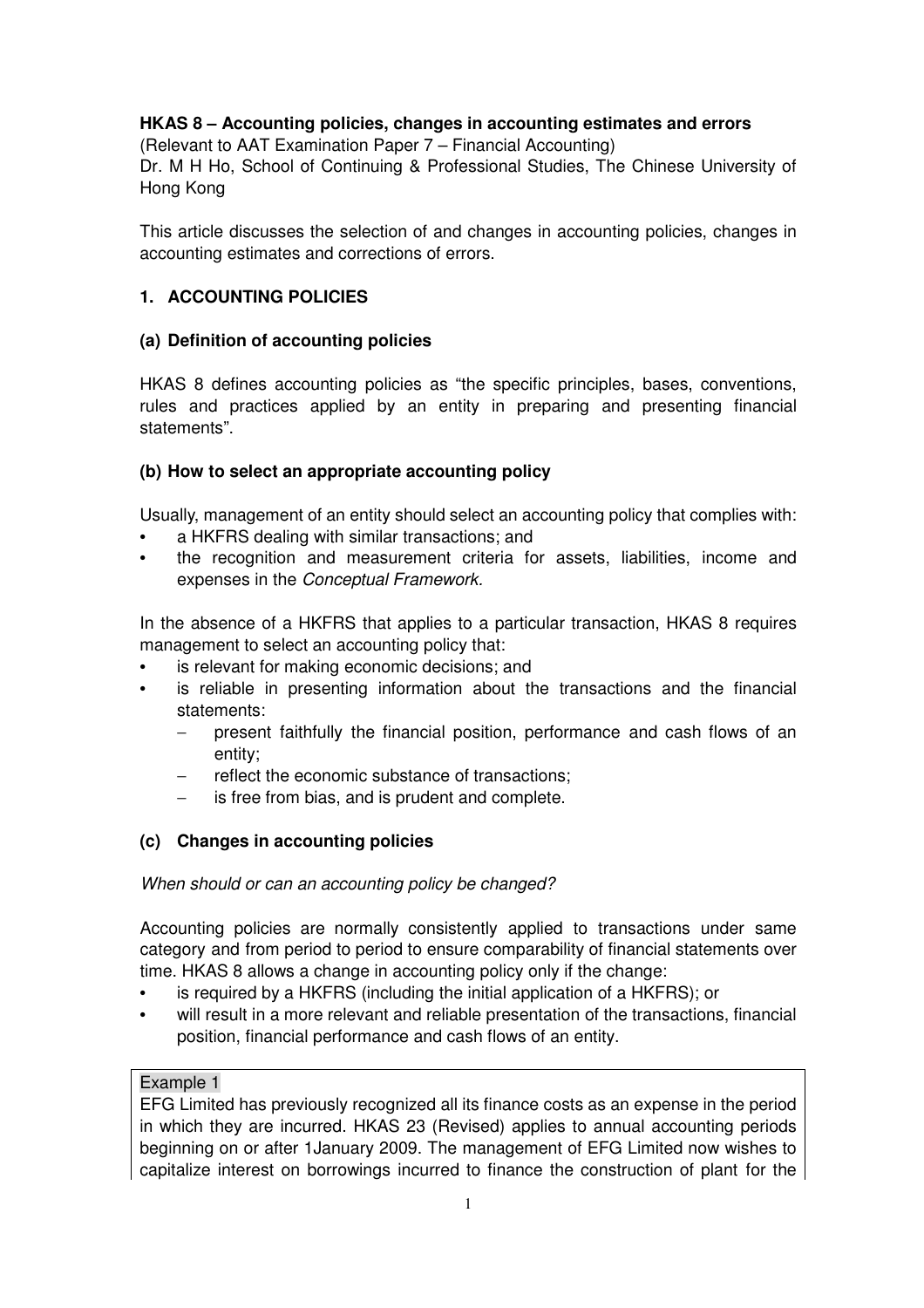financial year ended 31 December 2009. Does the capitalization of finance costs represent a change in accounting policy?

# Discussion:

HKAS 8 allows a change in accounting policy if the change is required by a standard; in this case this is HKAS 23 (Revised). Therefore the decision represents a change in accounting policy. This decision leads to changes in:

- Recognition the finance costs previously written off are now included as part of costs of plant
- Presentation the finance costs are now presented in the statement of financial position (as part of costs of plant) rather than in the income statement

# Applying a change in accounting policies

When an entity changes an accounting policy upon initial application of a HKFRS, or changes an accounting policy voluntarily, it shall apply the change retrospectively. Retrospective application means the new accounting policy should be applied to transactions as if that policy had always been applied. Adjustments should be made to the opening balance of each affected component of equity and other comparative amounts for the prior period.

## **Disclosures**

When a change in accounting policy has an effect on the current period or any prior period presented, an entity should disclose:

- the title of the HKFRS
- the nature of the change
- the change in accounting policy is made in accordance with its transitional provision and a description of that transitional provision and its effect, if applicable
- the amount of the adjustment recognized in the current and prior periods
- how, why and when the change of policy applies, if retrospective application is impracticable
- the amount of the adjustment for each financial statement line item affected; and if HKAS 33 Earning Per Share applies, the basic and diluted earnings per share

# **2. ACCOUNTING ESTIMATES**

## **(a) Nature of change of accounting estimate**

There are many uncertainties inherent in business activities. Many items in the financial statements cannot be measured precisely and they need to be estimated. Estimation involves judgments based on the latest available, reliable information. For example:

- estimates of the amount of accounts receivable that will not be recovered are made by considering the economic condition
- the useful life of a tangible non-current asset is estimated based on the proportion of the economic benefits of the asset consumed
- the amount needed for a provision can be determined using techniques such as discounted cash flows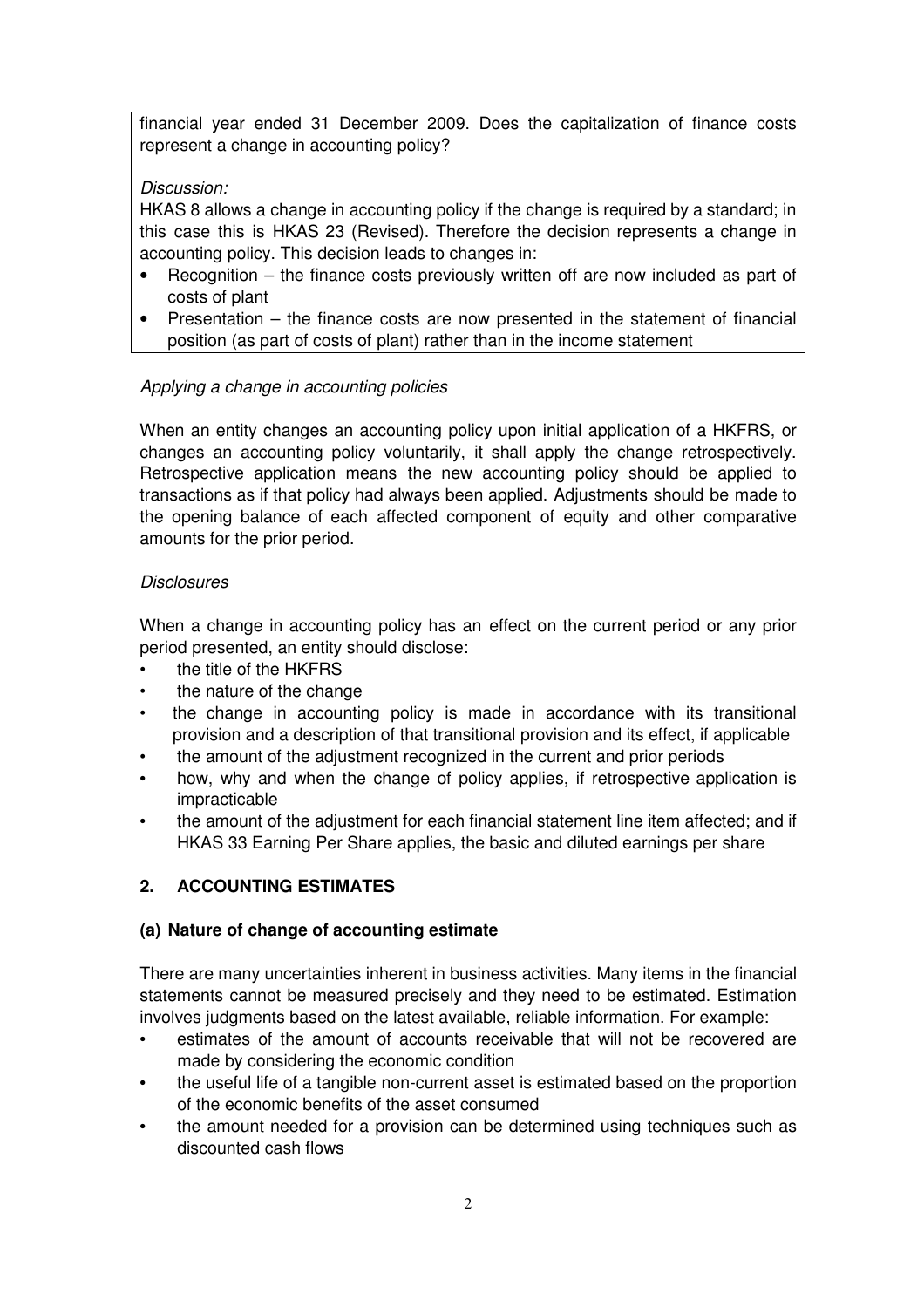If changes occur in the circumstances on which the estimate was based or as a result of new information or more experience, an estimate may need revising. It will then be necessary to adjust:

- the carrying amount of an asset or a liability, or
- the amount of the periodic consumption of an asset.

#### Example 2

A machine has a depreciable amount of \$5,000 to be written off over five years using the straight-line method. The company is now proposing to depreciate machine using the reducing balance method at 40% per year and considers that this can better represent the consumption pattern of the economic benefits of the machine. Will the change of depreciation method be a change in accounting estimate?

## Discussion:

HKAS 8 specifies that a change in the measurement basis applied is a change in an accounting policy, and is not a change in an accounting estimate. Therefore, the choice of method of depreciation is a type of accounting estimates whereas the policy of writing off the cost of machine over its useful live is an accounting policy.

## **(b) Recognition of the changes in accounting estimates**

HKAS 8 states the effect of a change in an accounting estimate shall be recognized:

- in the income statement in the period of the change, and in future periods if the change affects them
- by adjusting the carrying amount of the related asset, liability or equity item in the period of the change, if applicable

## Example 3

Following the information in Example 2, suppose that the machine was purchased during the year ended 31 December 2009 and the year of change of depreciation method is 2010. It is the company's policy to charge a full year's depreciation in the year of acquisition.

According to the requirements of HKAS 8, the company should recognize, in the period of the change, effects of the change in the consumption pattern of the economic benefits of the machine. The accounting entries to record the annual depreciation for the year ended 31 December 2010 should be:

| Dr. Depreciation expenses             | \$1,600 |  |
|---------------------------------------|---------|--|
| Cr. Accumulated depreciation          | \$1,600 |  |
| $[(\$5,000 - \$5,000/5) \times 40\%]$ |         |  |

## **(c) Disclosures**

An entity shall disclose the nature and amount of the change that has an effect in the current period or is expected to have any effect in future periods, except when it is impracticable to estimate that effect.

# **3. PRIOR PERIOD ERRORS**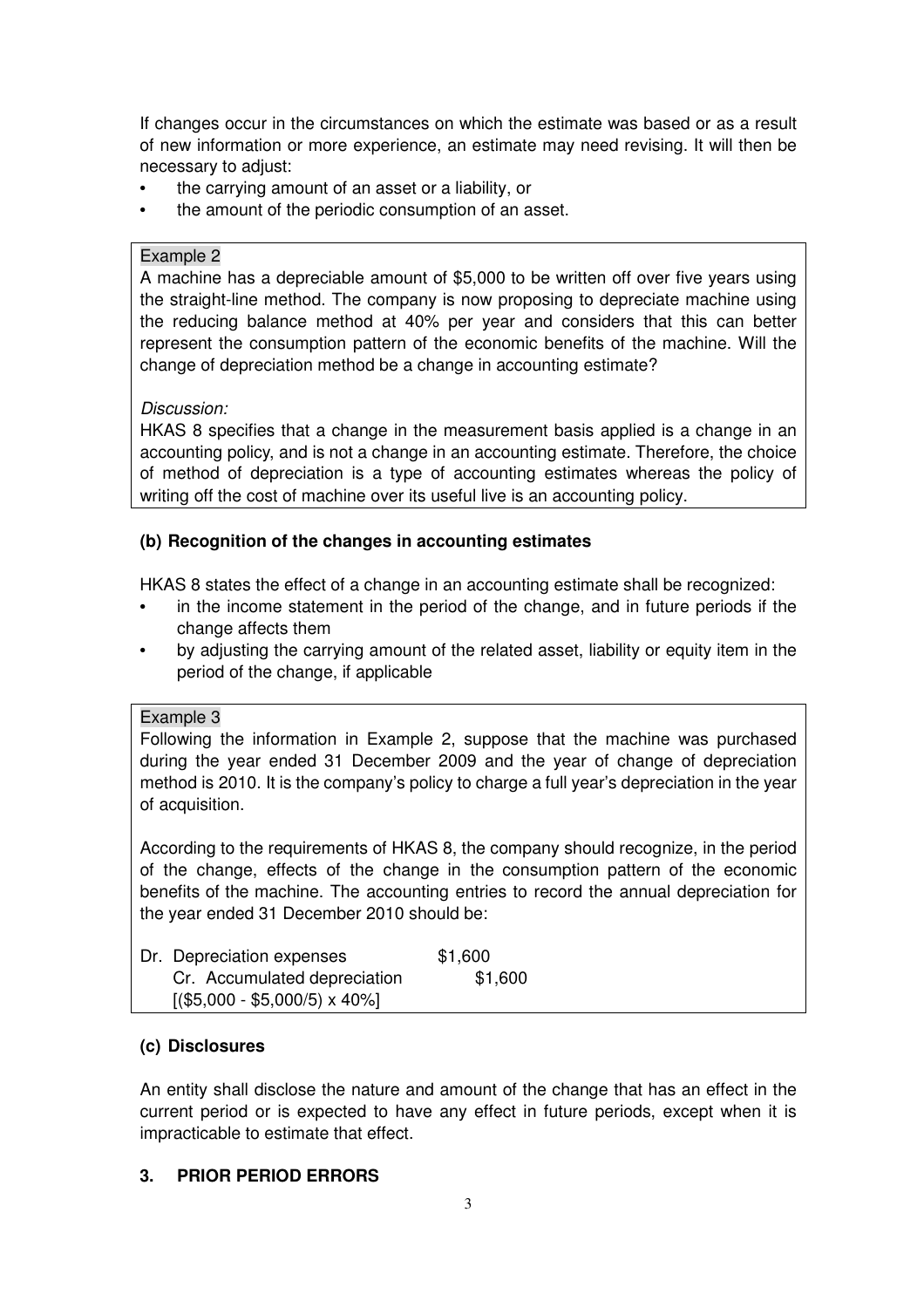# **(a) Definition of prior period errors**

Prior period errors are "omissions from, and misstatements in, the entity's financial statements for one or more prior periods arising from a failure to use, or misuse of, reliable information that:

- was available when financial statements for those periods were authorized for issue; and
- could reasonably be expected to have been obtained and taken into account in the preparation and presentation of those financial statements". (para. 5 of HKAS 8)

#### Example 4

During 2010 ABC Limited discovered that certain items of research expenditure, which involves the design of new products, amounting to \$3 million had been mistakenly classified as deferred development expenditure as at 31 December 2009.

#### Discussion:

This is a prior period error because this understated research expenditure in the entity's income statement and overstated deferred development expenditure in the statement of financial position for prior periods arising from a misuse of reliable information in the preparation and presentation of those financial statements.

## **(b) Correction of prior period errors**

Material prior period errors, as required by HKAS 8, are to be corrected retrospectively by restating:

- the comparative amounts for the prior period(s) presented in which the error occurred; or
- the opening balances of assets, liabilities and equity for the earliest prior period presented, if the error occurred before the earliest prior period presented.

Retrospective restatement refers to correcting the recognition, measurement and disclosure of assets, liabilities, equity, income and expenses presented in the financial statements as if a prior period error had never occurred.

Example 5

Following the information in Example 4, the income statement of ABC Limited for years ended 31 December 2010 and 2009 are as follows:

|                            | 2010           | 2009           |  |
|----------------------------|----------------|----------------|--|
|                            | \$000          | \$000          |  |
| <b>Revenue</b>             | 50,000         | 48,000         |  |
| Cost of sales              | (33,500)       | (30, 200)      |  |
| Gross profit               | 16,500         | 17,800         |  |
| <b>Distribution costs</b>  | (1,600)        | (1,800)        |  |
| Administrative expenses    | (2,000)        | (1,700)        |  |
|                            |                |                |  |
| <b>Profit before tax</b>   | 12,900         | 14,300         |  |
| Income tax expenses        | (1,000)        | (800)          |  |
| <b>PROFIT FOR THE YEAR</b> | <u> 11,900</u> | <u> 13.500</u> |  |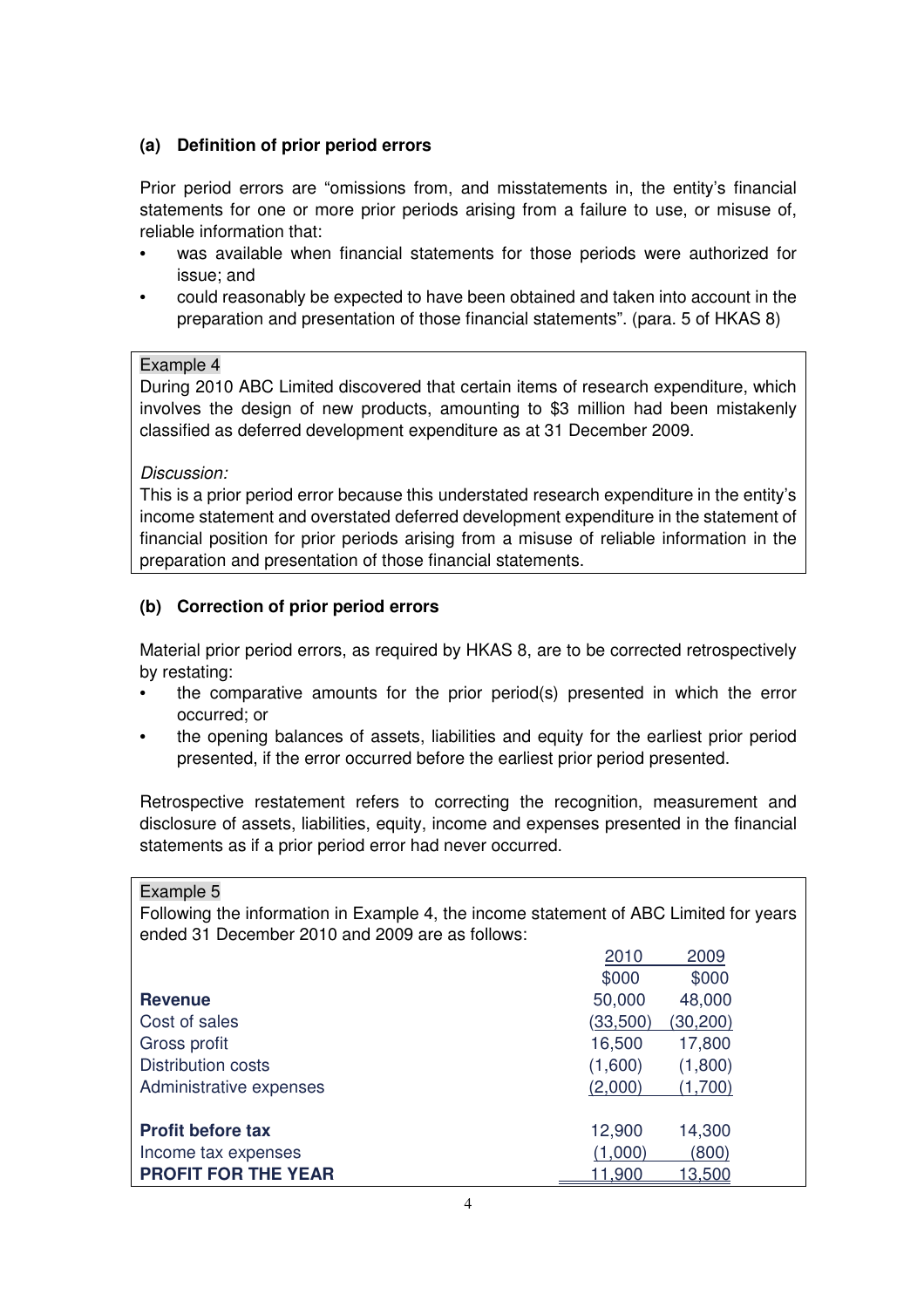Additional information:

- 1. In year 2009, the director of ABC Limited decided that the deferred development expenditure of \$3 million to be included in the costs of closing inventory because this project is closely related to the designing of new products.
- 2. It is the policy of ABC Limited to group research expenditure under 'administrative expenses' in the income statement.

In the case of ABC Limited, the value of closing inventory has been overstated while the cost of sales and administrative expenses have been understated in the financial statements for the year ended 31 December 2009. The closing inventory in 2009 will be carried forward to 2010, as a result, the value of the cost of sales will be overstated in the financial statements for the year ended 31 December 2010.

Since material prior period errors are to be corrected retrospectively by restating the comparative amounts for the prior period presented in which the error occurred, the income statement of the company should be presented as:

|                            | 2010      | 2009         |
|----------------------------|-----------|--------------|
|                            | \$000     | \$000        |
| <b>Revenue</b>             | 50,000    | 48,000       |
| Cost of sales              |           |              |
| $2009(30,200 + 3,000)$     |           | (33, 200)    |
| 2010(33,500 - 3,000)       | (30, 500) |              |
| Gross profit               | 19,500    | 14,800       |
| <b>Distribution costs</b>  | (1,600)   | (1,800)      |
| Administrative expenses    |           |              |
| $2009(1,700 + 3,000)$      |           | (4,700)      |
| 2010                       | (2,000)   |              |
| <b>Profit before tax</b>   | 15,900    | 8,300        |
| Income tax expenses        | (1,000)   | (800)        |
| <b>PROFIT FOR THE YEAR</b> | 14,900    | <u>7.500</u> |

## **(c) Disclosures**

When there is correction of prior period errors, the entity should disclose:

- the nature of the prior period error
- the amount of the correction
	- on each financial statement item presented for the prior periods;
	- for basic and diluted earnings per share if HKAS 33 applies, and
	- at the beginning of the earliest prior period presented
- a description of the circumstances that led to the retrospective restatement is impracticable and of how and from when the error has been corrected

# **IMPRACTICABILITY IN RETROSPECTIVE APPLICATION AND IN RETROSPECTIVE RESTATEMENT**

HKAS 8 specifies the circumstances where it is impracticable to apply a change in an accounting policy retrospectively or to make a retrospective restatement to correct an error for a particular prior period: